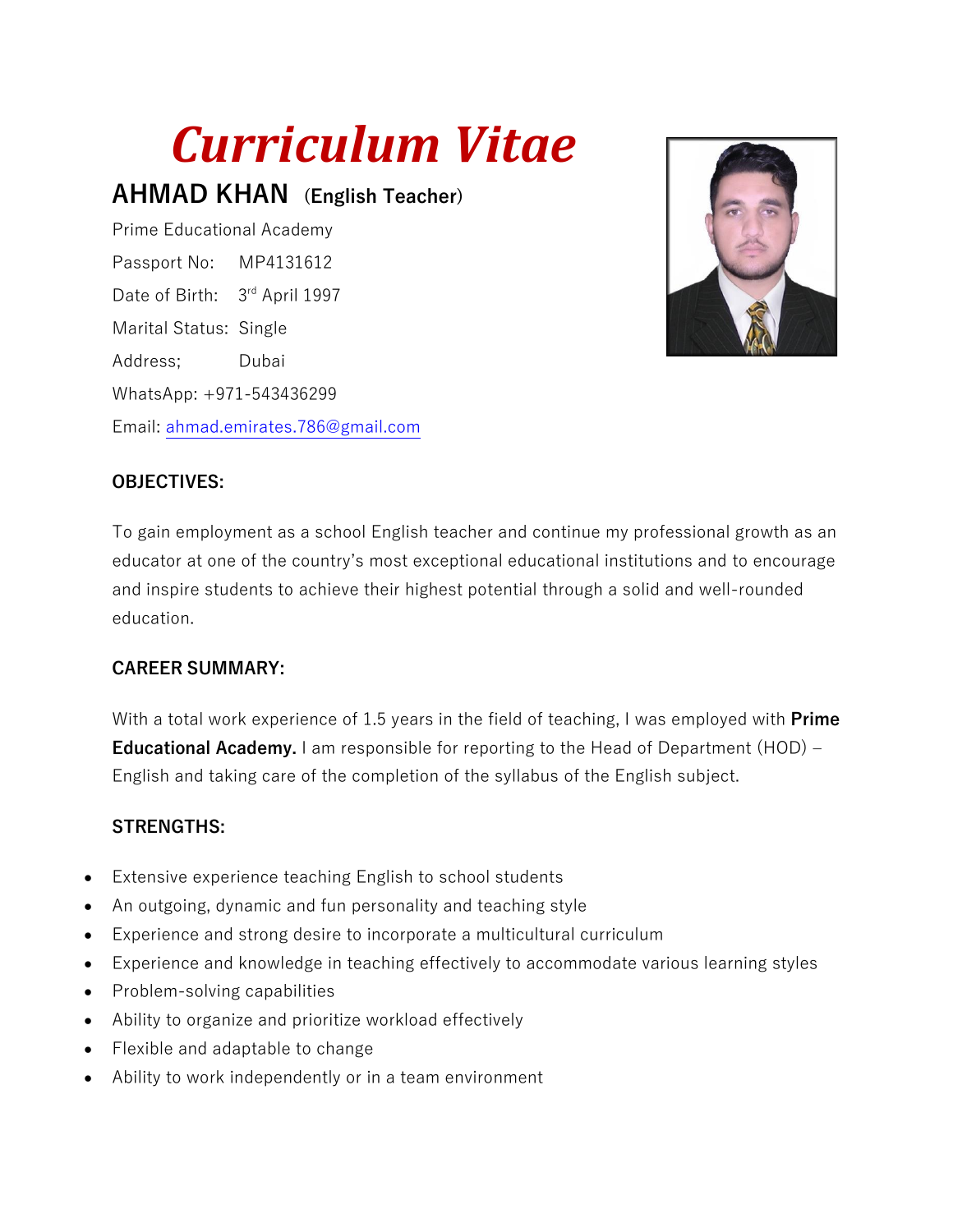## **PROFESSIONAL EXPERIENCE:**

**Previous Employer: Prime Educational Academy Designation: English Teacher** 

## **ROLE AND RESPOSIBILITIES:**

- Teaching English classes to students of various ages and learning backgrounds
- Created interdisciplinary and multicultural lesson plans
- Fostered a positive classroom environment with mutual respect and consideration as collective goals
- Make notes and other required course materials to help students with all sorts of reference materials for exams
- Conduct regular class tests and supervise the term end examinations

## **QUALIFICATION AND CERTIFICATES**:

- ✓ BS English (Language and Literature) (2020) International Islamic University Islamabad Pakistan.
- ✓ Diploma in Information Technology (2015) Technical Board Peshawar Pakistan.
- ✓ Bachelor of Education (2021) Abdul Wali Khan University Mardan.

## **CORE SKILLS:**

- Critical thinking
- Patience
- Communication
- Organization
- Imaginative thinking
- Leadership
- Teamwork
- Time management
- Technological skills
- Conflict resolution